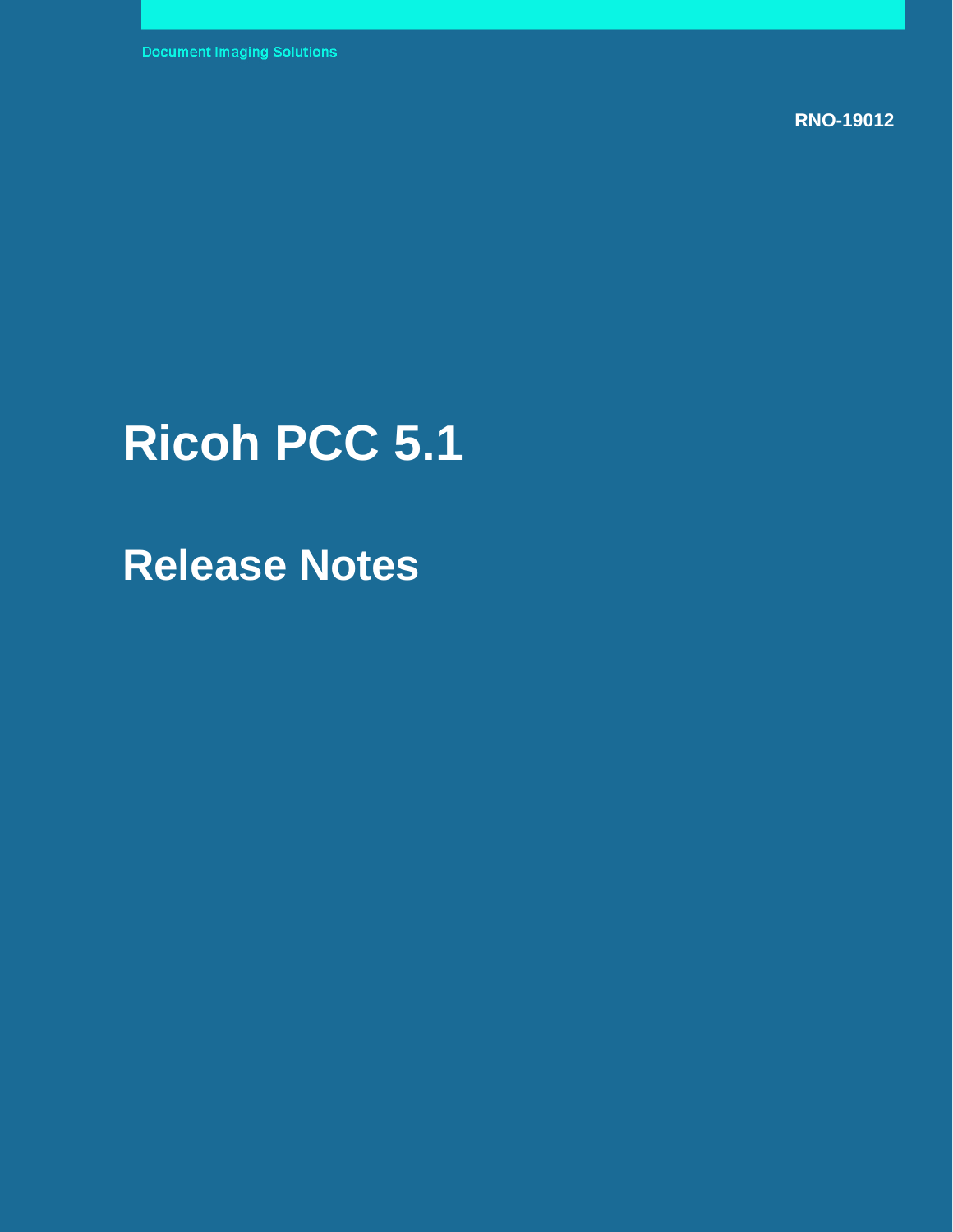Ricoh PCC 5.1 Release Notes RNO-19012 v2.3

# **Release History**

| <b>Version</b> | <b>Released</b>    | <b>Affected</b>      | <b>Description of Change</b> |
|----------------|--------------------|----------------------|------------------------------|
| 1.0            | August 23, 2016    | All                  | Initial release.             |
| 1.1            | August 24, 2016    | 3, 4, 5, and 6       | Updates to release.          |
| 1.2            | April 17, 2017     | All                  | Updates to release.          |
| 1.3            | April 18, 2017     | All                  | Updates to release.          |
| 1.4            | July 6, 2018       | All                  | Updates to release.          |
| 1.5            | July 31, 2018      | 4, 5, 7, and 8       | Updates to release.          |
| 2.0            | September 14, 2018 | All                  | New release.                 |
| 2.1            | January 25, 2019   | 1, 3, 4, 5, and 8    | Updates to release.          |
| 2.2            | February 20, 2019  | 1, 3, 4, 5, 8 and 10 | Updates to release.          |
| 2.3            | March 18, 2019     | 6 and 8              | Updates to release.          |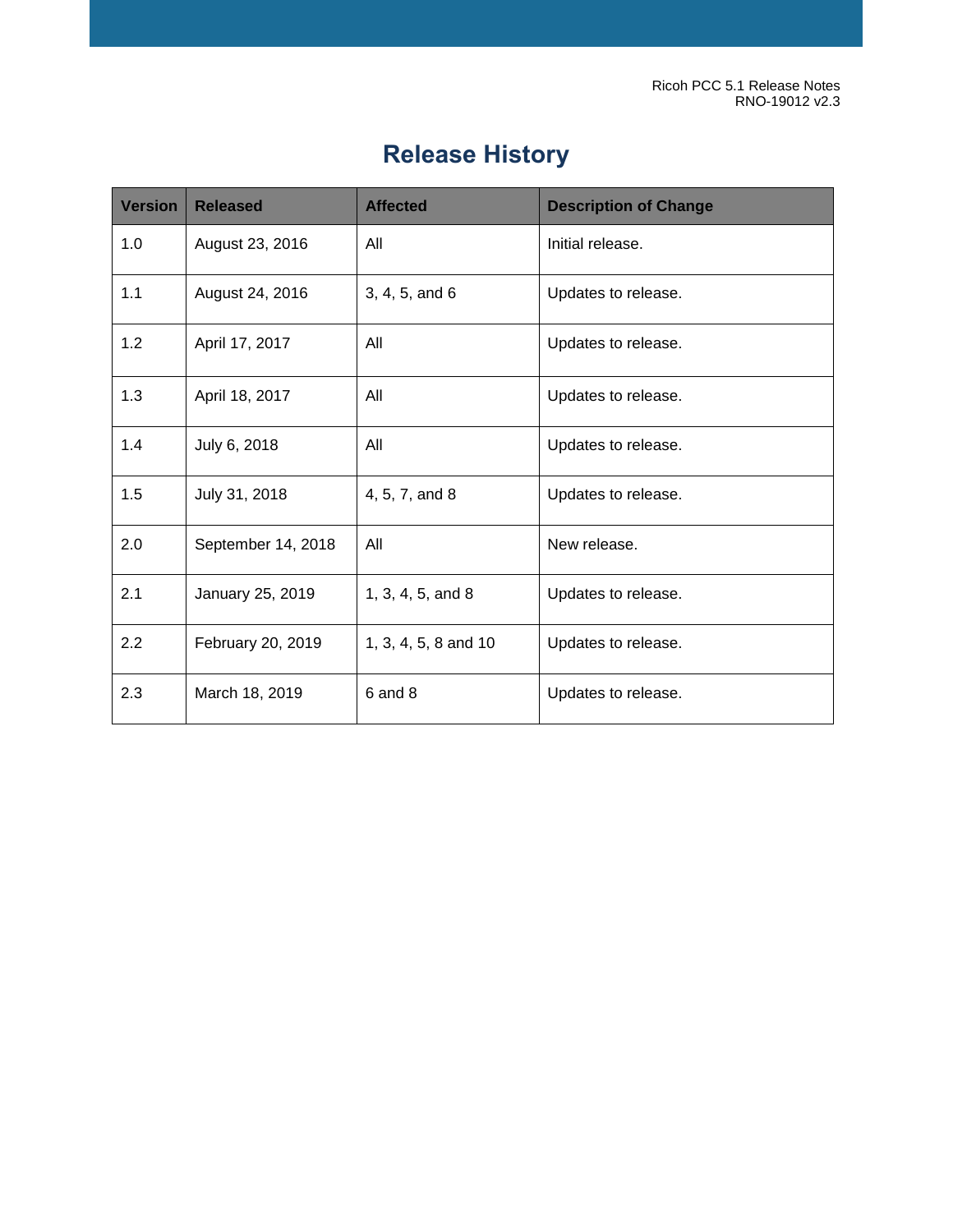# **Contents**

| 1              |     |                                                                              |  |
|----------------|-----|------------------------------------------------------------------------------|--|
| $\mathbf 2$    |     |                                                                              |  |
| 3              |     |                                                                              |  |
| 4              |     |                                                                              |  |
|                | 4.1 |                                                                              |  |
|                | 4.2 |                                                                              |  |
|                | 4.3 |                                                                              |  |
|                | 4.4 |                                                                              |  |
| 5              |     |                                                                              |  |
|                | 5.1 |                                                                              |  |
|                | 5.2 |                                                                              |  |
|                | 5.3 |                                                                              |  |
| 6              |     |                                                                              |  |
|                | 6.1 |                                                                              |  |
|                | 6.2 |                                                                              |  |
|                | 6.3 |                                                                              |  |
|                | 6.4 |                                                                              |  |
| $\overline{7}$ |     |                                                                              |  |
| 8              |     |                                                                              |  |
|                | 8.1 |                                                                              |  |
|                | 8.2 |                                                                              |  |
|                | 8.3 |                                                                              |  |
|                | 8.4 |                                                                              |  |
| 9              |     |                                                                              |  |
| 10             |     |                                                                              |  |
| 11             |     | Configuring and using DRS for a Common Access Card (CAC) device  18          |  |
|                |     | 11.1 Selection on the Ricoh Smart Operation Panel device - DRS Web client 18 |  |
|                |     |                                                                              |  |
|                |     |                                                                              |  |

© 2019 Kofax. All rights reserved.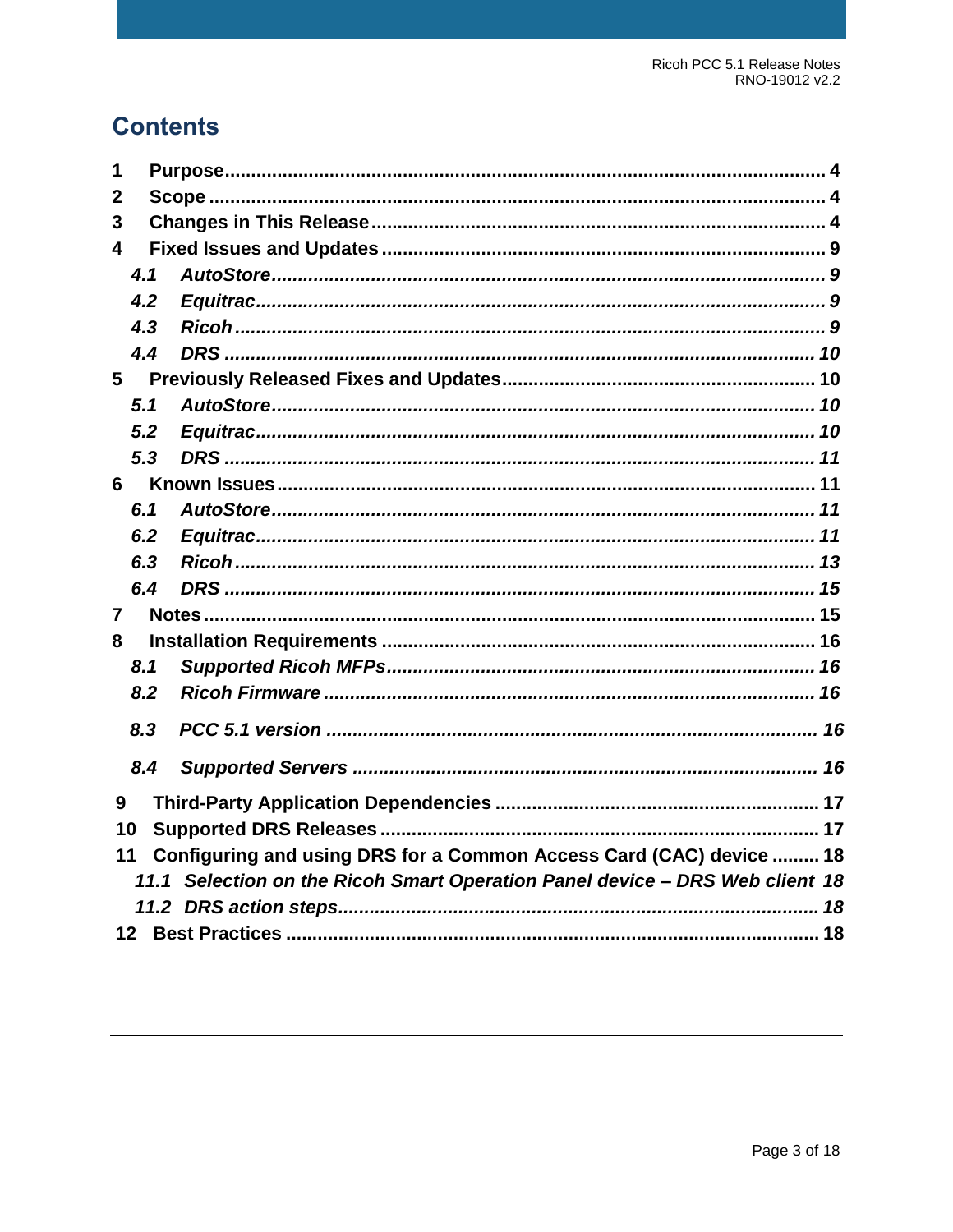# <span id="page-3-0"></span>**1 Purpose**

This document summarizes and communicates the new features, requirements, and known issues for PCC 5.1, build version 1.30.213.

It is intended for staff and partners who support and service PCC 5.1.

# <span id="page-3-1"></span>**2 Scope**

This release provides new device support and the ability to set the authentication screen displayed to the user.

# <span id="page-3-2"></span>**3 Changes in This Release**

The following section includes enhancements and fix details.

## **Build 1.30.213**

Release provides new device support. For more details, see section *[Fixed Issues and](#page-8-0)  [Updates.](#page-8-0)*

## **Build 1.30.199**

Release provides fixes for the embedded client. For more details, see section *Previously Released Fixes and Updates.*

#### **Build 1.30.184**

| <b>Product Introduction</b>                                                        |                                                                                                                                                                                                                                                                                                                                                   |                                                                                                                                                                                                                                                                                      |  |  |
|------------------------------------------------------------------------------------|---------------------------------------------------------------------------------------------------------------------------------------------------------------------------------------------------------------------------------------------------------------------------------------------------------------------------------------------------|--------------------------------------------------------------------------------------------------------------------------------------------------------------------------------------------------------------------------------------------------------------------------------------|--|--|
| <b>Feature</b>                                                                     | <b>Description</b>                                                                                                                                                                                                                                                                                                                                | <b>Benefit</b>                                                                                                                                                                                                                                                                       |  |  |
| Updated embedded client for<br><b>Ricoh Smart Operation Panel</b><br>(SOP) devices | Updated single embedded application<br>that provides Equitrac Office/Express<br>print capability and AutoStore capture<br>within the same user session.<br>This updated embedded client is<br>supported with the following versions<br>of software:<br>AutoStore 7 SP5 or greater<br>■ Equitrac Office / Express version<br>5.6 or 5.7 or greater | Provides key enhanced<br>functionality at the<br>device with single user<br>experience between<br>print and capture<br>workflows that delivers<br>increased productivity<br>with reduced user time<br>needed to access key<br>document workflows<br>within the same user<br>session. |  |  |

© 2019 Kofax. All rights reserved.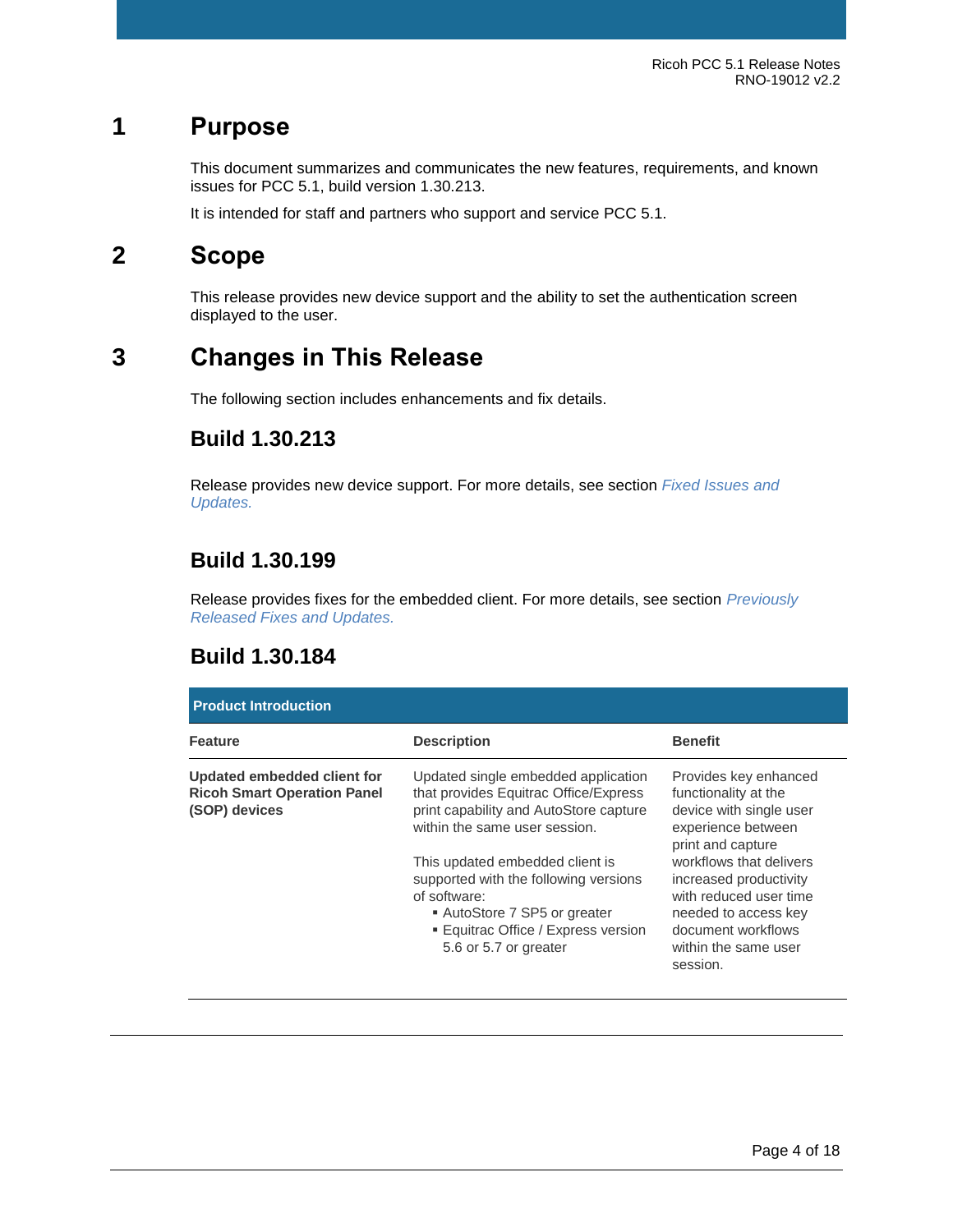| <b>Usability Enhancements</b>                                                                                 |                                                                                                                                                                                                                                                                                                                                                                                                                 |                                                                                                                                                                                                                               |  |  |
|---------------------------------------------------------------------------------------------------------------|-----------------------------------------------------------------------------------------------------------------------------------------------------------------------------------------------------------------------------------------------------------------------------------------------------------------------------------------------------------------------------------------------------------------|-------------------------------------------------------------------------------------------------------------------------------------------------------------------------------------------------------------------------------|--|--|
| Feature                                                                                                       | <b>Description</b>                                                                                                                                                                                                                                                                                                                                                                                              | <b>Benefit</b>                                                                                                                                                                                                                |  |  |
| Ability to change the text<br>message on the Welcome<br>Screen                                                | Additional functionality has been<br>added to DRS and the embedded<br>client so that the system admin can<br>change the text that is displayed on<br>the Welcome Screen.                                                                                                                                                                                                                                        | Increased user usability<br>and reduction in user<br>specific training where<br>specific messaging can<br>be applied to the first<br>screen of the embedded<br>client.                                                        |  |  |
| Ability to change the image<br>and logo on the Welcome<br><b>Screen</b>                                       | Additional functionality has been<br>added to DRS and the embedded<br>client so that the system admin can<br>change the image and logo that is<br>displayed on the Welcome Screen.                                                                                                                                                                                                                              | Increased user usability<br>where specific imagery<br>and company logos can<br>be applied to the first<br>screen of the embedded<br>client.                                                                                   |  |  |
| Deploy the Full Native Copy,<br>Fax & Scan Applications on<br>the screens                                     | Additional functionality has been<br>added so that the system admin can<br>add the full native Copy, Scan and<br>Fax applications to the<br>Launcher and Welcome / Login<br>screen as quick-selects. The<br>configuration for this feature has been<br>added to DRS via new configuration<br>settings.<br>This feature only applies to devices<br>that support Full Copy, Full Scan, and<br>Full Fax workflows. | Increased user usability<br>and adoption as quick<br>access is provided to<br>key device functionality<br>within the embedded<br>application with the<br>ability to build workflows<br>dependent on customer<br>requirements. |  |  |
| Deploy extended native<br>applications such as<br><b>GlobalScan NX and Ricoh</b><br>Cloud apps on the screens | Additional functionality has been<br>added so that the system admin can<br>add extended native applications<br>such as GlobalScan NX and Ricoh<br>Cloud Apps to the Launcher and<br>Welcome / Login screen as<br>quick-selects. The configuration for<br>this feature has been added to DRS<br>via new configuration settings.                                                                                  | Increased user usability<br>and adoption as quick<br>access is provided to<br>key device functionality<br>within the embedded<br>application with the<br>ability to build workflows<br>dependent on customer<br>requirements. |  |  |
| <b>Simplified user notifications</b><br>via Inline Notifications                                              | The embedded client now provides<br>two levels of user notifications within<br>inline messaging, one for errors and<br>one for status alerts.<br>Visual representation has been added<br>to the User Interface to distinguish the<br>alert and only the error alert<br>automatically pops-up on screen.<br>When a status alert occurs, this will                                                                | Increased user usability<br>and reduction in user<br>specific training as error<br>alerts are displayed to<br>the user immediately,<br>whilst the status<br>notifications are only<br>displayed when the user                 |  |  |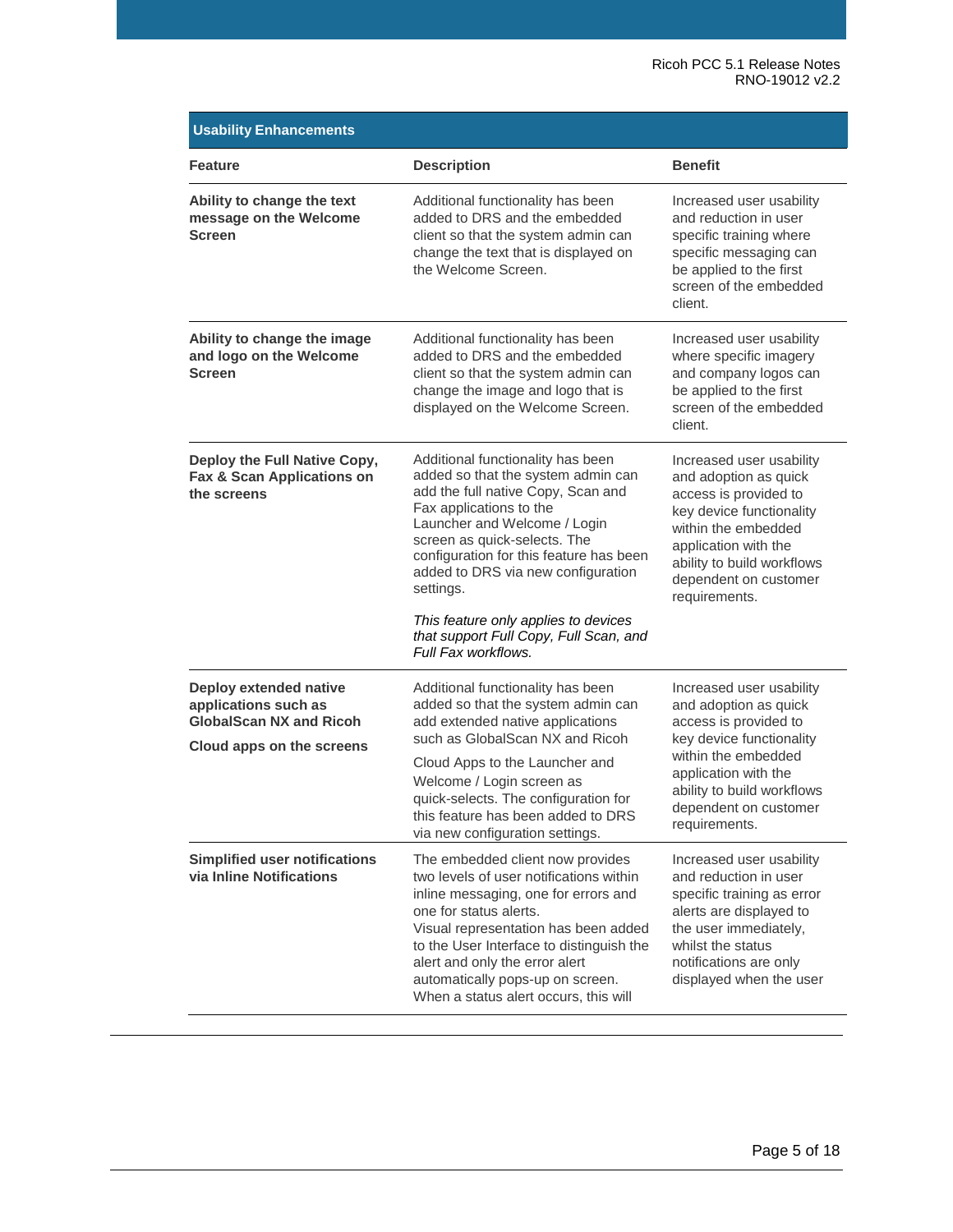|                                                                | only blink the status icon to<br>encourage the user to review but will<br>not pop-up the alert on the screen.                                                                                                                                                                                                                                                                                                                                                | chooses to review the<br>notice.                                                                                                                                                                                                                                                                      |
|----------------------------------------------------------------|--------------------------------------------------------------------------------------------------------------------------------------------------------------------------------------------------------------------------------------------------------------------------------------------------------------------------------------------------------------------------------------------------------------------------------------------------------------|-------------------------------------------------------------------------------------------------------------------------------------------------------------------------------------------------------------------------------------------------------------------------------------------------------|
| <b>Server Status Screen</b>                                    | A new overlay screen has been<br>added to the client that displays the<br>current connection status to<br>connected servers, this<br>includes three states - Online, Offline<br>or Connecting. The connected server<br>address or hostname is also shown.<br>This new overlay screen can be<br>opened via the settings menu at the<br>top of the screen and the screen will<br>be automatically displayed in the<br>event of the server state going offline. | Increased user usability<br>as the embedded client<br>will provide immediate<br>notification to the user of<br>the server state going<br>offline.<br>In addition, this status<br>screen provides<br>valuable information to<br>the service/support<br>teams in isolating error<br>conditions on-site. |
| <b>Follow You Print Screen</b><br><b>Enhancements</b>          | Elements of the Follow You Screen<br>have been enhanced to aid usability<br>and visual aesthetics, this includes a<br>new design for the Force Mono button<br>and re-location of the User Balance<br>notice.                                                                                                                                                                                                                                                 | Increased user usability<br>and adoption with a<br>clearer, concise user<br>interface for print<br>release.                                                                                                                                                                                           |
| <b>Revised product application</b><br>icon                     | The application icon that appears on<br>the Ricoh home screen has been<br>updated to aid visual aesthetics and<br>appear more in line with the Ricoh<br>look n' feel.                                                                                                                                                                                                                                                                                        | Increased user usability<br>and adoption with a<br>clearer, concise user<br>interface that matches<br>the Ricoh User<br>Interface.                                                                                                                                                                    |
| <b>Security Features</b>                                       |                                                                                                                                                                                                                                                                                                                                                                                                                                                              |                                                                                                                                                                                                                                                                                                       |
| Feature                                                        | <b>Description</b>                                                                                                                                                                                                                                                                                                                                                                                                                                           | <b>Benefit</b>                                                                                                                                                                                                                                                                                        |
| <b>Certificate Pinning between</b><br>client and DCE service   | A major new security feature has<br>been added where the certificate<br>used between the Equitrac Service<br>and the device is now verified via a<br>check mechanism where the<br>certificate is pinned between the client<br>and DCE so that only the DCE that<br>presents the certificate to the client in<br>the original transaction can continue<br>to communicate with the client.                                                                     | Raises the compliance<br>level and provides<br>enhanced security as<br>this mechanism will<br>reduce the likelihood of<br>a man-in-the-middle<br>attack between the<br>embedded client and<br>the Equitrac DCE<br>service.                                                                            |
| <b>Authorisation Key between</b><br>client and DRS application | Security enhancement to provide<br>additional security between the DRS<br>application and the device via an<br>authorization key. This additional                                                                                                                                                                                                                                                                                                            | Raises the compliance<br>level and provides<br>enhanced security as<br>this mechanism will                                                                                                                                                                                                            |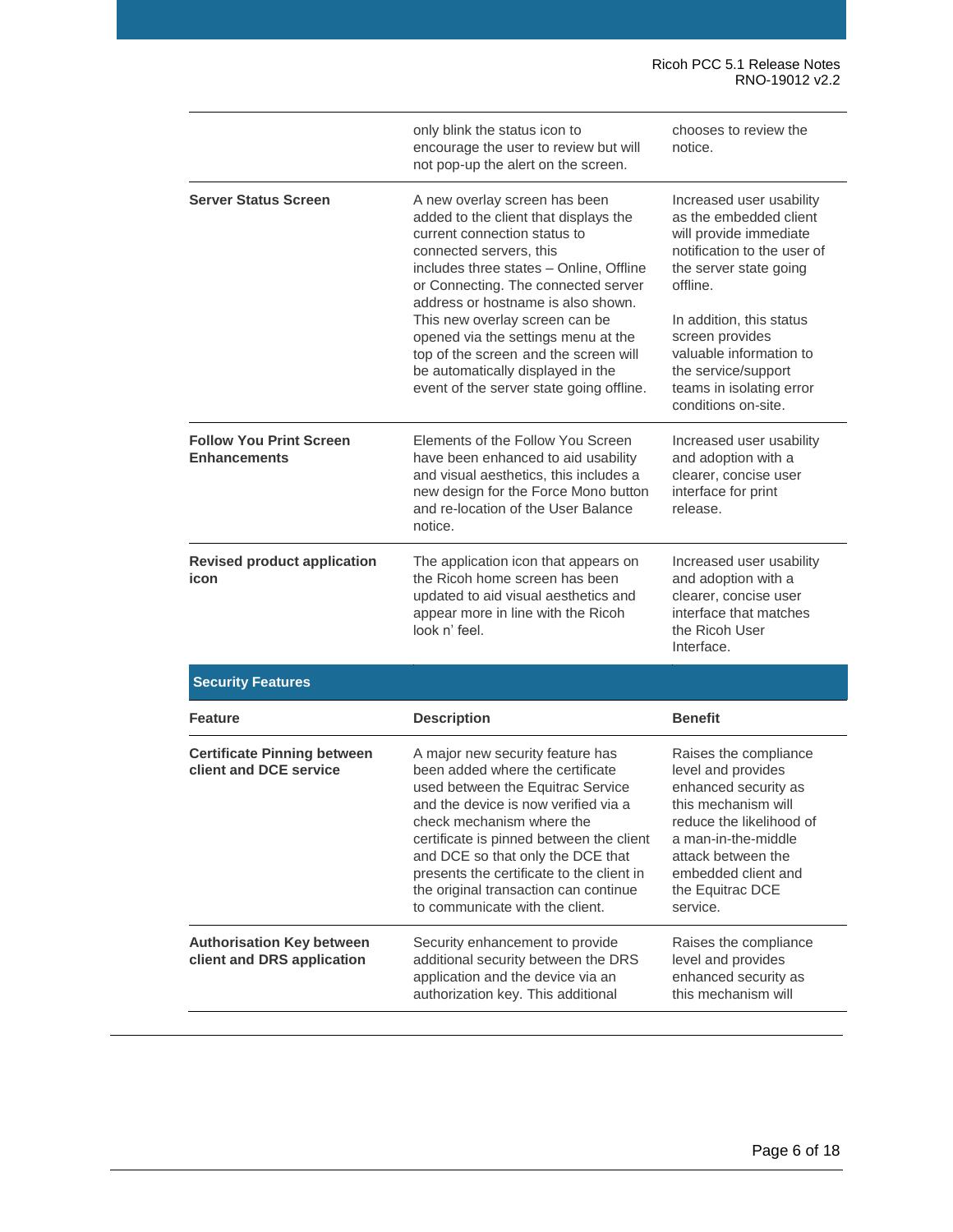|                                                                                | security check will confirm that only<br>the initial DRS instance that was used<br>to deploy / configure the device can<br>be used to update the configuration of<br>the embedded client on the device.                                                             | reduce the likelihood of<br>a man-in-the-middle<br>attack between the<br>embedded client and<br>the DRS application.                                                                                                                                                      |
|--------------------------------------------------------------------------------|---------------------------------------------------------------------------------------------------------------------------------------------------------------------------------------------------------------------------------------------------------------------|---------------------------------------------------------------------------------------------------------------------------------------------------------------------------------------------------------------------------------------------------------------------------|
| <b>Common Access Card (CAC)</b><br>support                                     | For US Government accounts the<br>embedded client can use CAC cards<br>for user authentication when<br>configured with Equitrac. In this<br>instance Equitrac will now operate in<br>AUTH-OFF mode.                                                                 | Provides US federal<br>government customers<br>with the ability to use<br>their exiting ID cards<br>with the solution.<br>increasing user<br>usability, security and<br>productivity.                                                                                     |
| Support for AES 256 ciphers                                                    | The updated client will now support<br>AES_256 ciphers.                                                                                                                                                                                                             | Provides effective data<br>security.                                                                                                                                                                                                                                      |
| <b>New Device Support</b>                                                      |                                                                                                                                                                                                                                                                     |                                                                                                                                                                                                                                                                           |
| <b>Feature</b>                                                                 | <b>Description</b>                                                                                                                                                                                                                                                  | <b>Benefit</b>                                                                                                                                                                                                                                                            |
| <b>Support for Ricoh Smart</b><br><b>Operation Panel-enabled SFP</b><br>models | The updated client will support Smart<br><b>Operation Panel-enabled Single</b><br>Function Print (SFP) devices.<br>Additional device handling has been<br>added to DRS to choose what device<br>type is being configured at time of<br>deployment or configuration. | Providers Ricoh and<br>resellers a wider<br>selection of devices that<br>can deployed with this<br>embedded client and<br>provides a higher level<br>or user usability and<br>adaption as the same<br>interface can be applied<br>across multiple MFP<br>and SFP devices. |
| <b>AutoStore Specific Features</b>                                             |                                                                                                                                                                                                                                                                     |                                                                                                                                                                                                                                                                           |
| <b>Feature</b>                                                                 | <b>Description</b>                                                                                                                                                                                                                                                  | <b>Benefit</b>                                                                                                                                                                                                                                                            |
| Support for protected and<br>restricted RRTs                                   | The embedded client when used with<br>AutoStore will now support protected<br>and restricted Runtime Replacement<br>Tags (RRTs).                                                                                                                                    | Increased user usability<br>and adoption as the<br>embedded client will<br>now allow greater<br>flexibility when using<br>AutoStore RRTs.                                                                                                                                 |

**Ability to use a list field without a default value selected** The embedded client when used with AutoStore will now allow a list field to be used without a default entry. Increased user usability and adoption as the embedded client will now allow greater flexibility when using AutoStore list fields.

#### © 2019 Kofax. All rights reserved.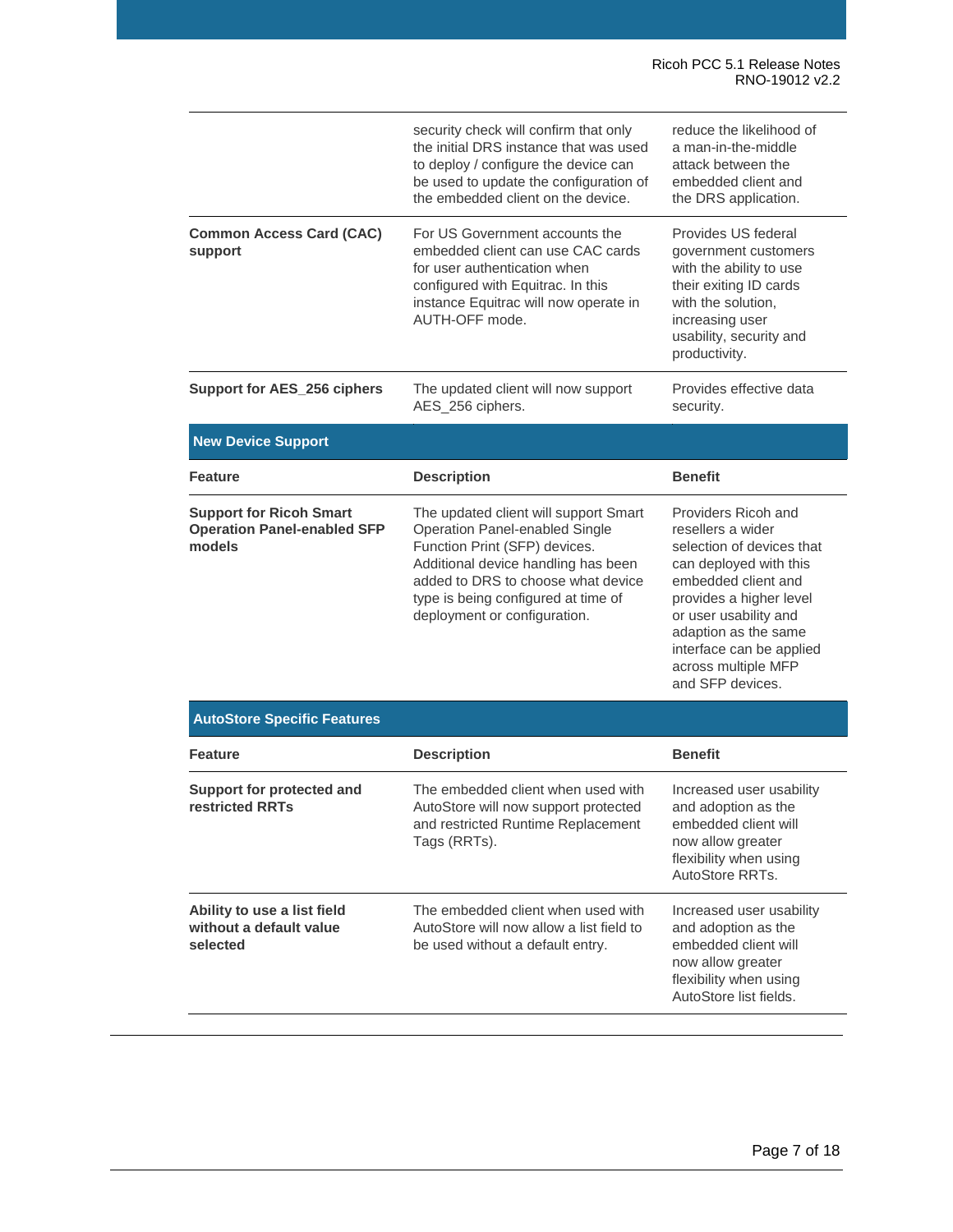| <b>Feature</b>                                                                                           | <b>Description</b>                                                                                                                                                                                                                                                                                                                                                     | <b>Benefit</b>                                                                                                                                                                                                                                                                                                                                        |
|----------------------------------------------------------------------------------------------------------|------------------------------------------------------------------------------------------------------------------------------------------------------------------------------------------------------------------------------------------------------------------------------------------------------------------------------------------------------------------------|-------------------------------------------------------------------------------------------------------------------------------------------------------------------------------------------------------------------------------------------------------------------------------------------------------------------------------------------------------|
| <b>Multiple Install options to</b><br>deploy the embedded client                                         | Allows the system admin to choose<br>multiple install / configuration options<br>to deploy and/or configure the<br>embedded application to the device.<br>Choices can range from Quick Install,<br>Full Install, Install & Reboot,<br>Configure & Reboot, Assets Sync,<br>Sync Workflow Buttons, Reboot,<br>Uninstall, Get Device Settings and<br>Set Device Settings. | Provides the system<br>admin or installing<br>engineer multiple<br>options to fine tune the<br>deployment and<br>configuration of the<br>application to the device<br>to speed up the<br>operation of<br>deployment.<br>As an example, these<br>enhancements will<br>enable Hotfix only<br>deployments to execute<br>quicker and more<br>efficiently. |
| <b>Deployment Status</b>                                                                                 | The DRS application will now provide<br>status feedback to the system admin<br>that shows the current state of the<br>deployment of the embedded<br>application to the device.                                                                                                                                                                                         | Provides direct<br>feedback that can<br>inform the system admin<br>or installing engineer on<br>the current deployment<br>process and alert the<br>admin of success or<br>failure of the install<br>process.                                                                                                                                          |
| Hostname or IP address used<br>to contact device                                                         | The DRS application will now use<br>either a hostname or IP address to<br>contact the device from within the<br>DRS application.                                                                                                                                                                                                                                       | Allows system<br>administrators more<br>flexibility in assigning<br>network addresses to<br>devices within their IT<br>infrastructure.                                                                                                                                                                                                                |
| <b>Deploy Native Device</b><br><b>Functionality and Extended</b><br><b>Device Functionally to device</b> | Enhancement to configure and control<br>deployment of native device functions<br>(copy, fax, scan, GlobalScan NX &<br>Ricoh Cloud Apps) to a single device<br>or multiple devices.                                                                                                                                                                                     | Provides the system<br>admin or installing<br>engineer with the ability<br>to build specific<br>workflows dependent on<br>customer requirements<br>within the DRS<br>application.                                                                                                                                                                     |
| <b>Device Type Configuration</b>                                                                         | When deploying native device apps,<br>DRS can now be configured to select<br>the correct device type (MFP, SFP or                                                                                                                                                                                                                                                      | Allows the system<br>admin or installing<br>engineer to configure<br>key device-specific                                                                                                                                                                                                                                                              |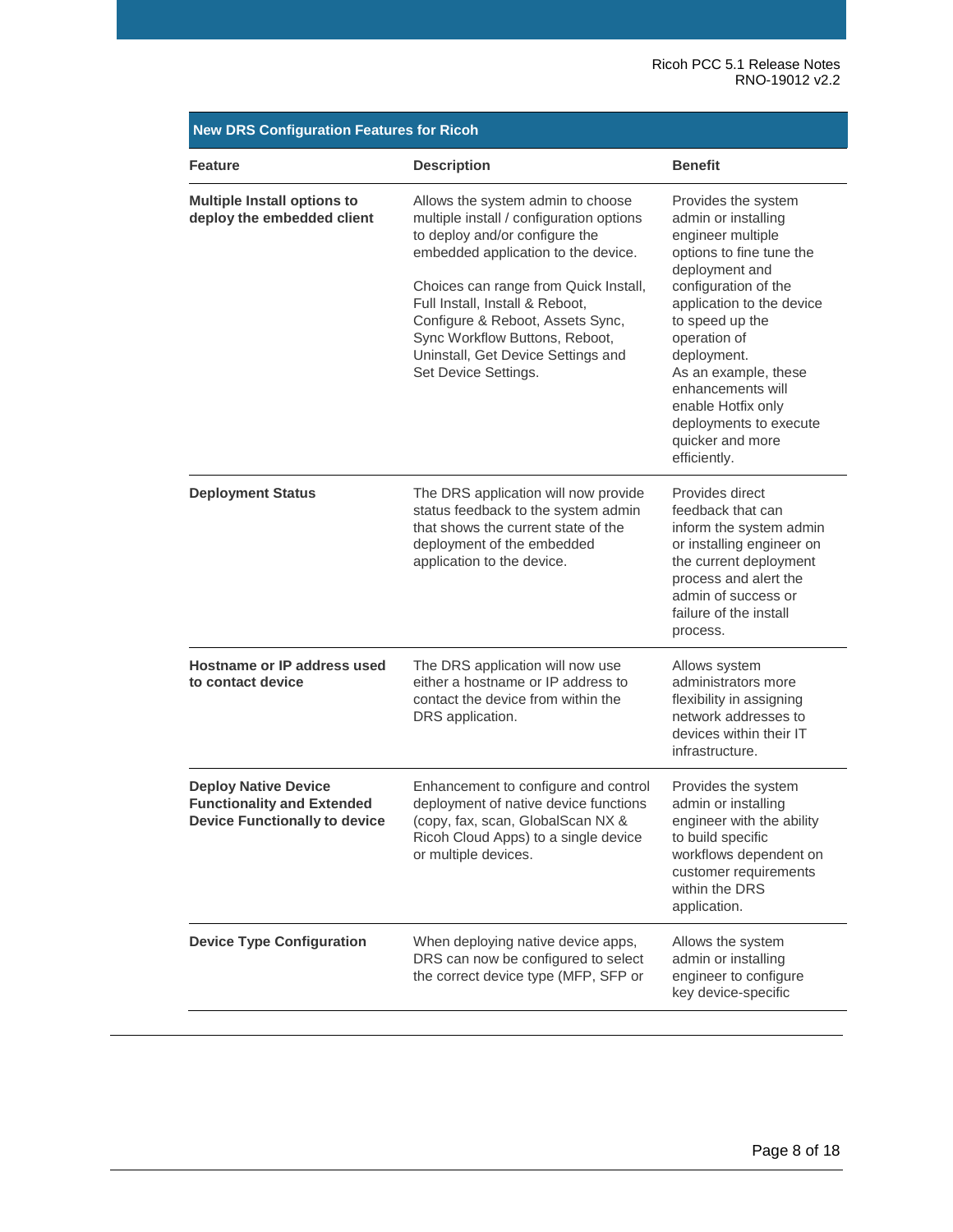|                                              | 306/406) to ensure only supported<br>functionality is deployed to the device.                                                             | workflows to the right<br>devices within the DRS<br>application.                                                                                                          |
|----------------------------------------------|-------------------------------------------------------------------------------------------------------------------------------------------|---------------------------------------------------------------------------------------------------------------------------------------------------------------------------|
| <b>DMNX Device Reboot</b><br><b>Sequence</b> | The client application and DRS will<br>now function with the device reboot<br>sequence that is initiated via Ricoh's<br>DMNX application. | Allows Ricoh and our<br>channel partners to<br>utilise both the Ricoh<br>DMNX application and<br>the PCC 5.1<br>embedded application<br>with no loss of<br>functionality. |

# <span id="page-8-0"></span>**4 Fixed Issues and Updates**

## <span id="page-8-1"></span>*4.1 AutoStore*

| <b>Build</b> | ID                   | <b>Description</b>                                                                                         |
|--------------|----------------------|------------------------------------------------------------------------------------------------------------|
| 1.30.213     | D-15060<br>RN 153170 | Mandatory numeric fields only accept maximum 3<br>digits when the device language is set to Swedish.       |
| 1.30.213     | D-15061<br>RN 156173 | The client displays a validation error and it is not<br>possible to make changes within a displayed field. |
| 1.30.213     | D-15178              | Numeric fields cannot handle decimal precision for<br>locales.                                             |

# <span id="page-8-2"></span>*4.2 Equitrac*

| <b>Build</b> | ID      | <b>Description</b>                                               |
|--------------|---------|------------------------------------------------------------------|
| 1.30.213     | B-22773 | Address ability to show either the Welcome screen or             |
|              |         | Login screen for walk up authentication.                         |
| 1.30.213     | B-22827 | Native shortcuts now launch full copy/scan/fax on IM<br>devices. |

## <span id="page-8-3"></span>*4.3 Ricoh*

| <b>Build</b>    | ID                   | <b>Description</b>                                                                                                                                                      |
|-----------------|----------------------|-------------------------------------------------------------------------------------------------------------------------------------------------------------------------|
| <b>DRS 7.13</b> | D-15015              | Update installer to work with MP C501 and IM<br>devices                                                                                                                 |
| <b>DRS 7.13</b> | D-15074<br>Ref. 2831 | Scan GUI service is no longer uninstalled. It is a<br>protected service on IM devices.                                                                                  |
| 1.30.213        | B-22878              | Client support for new scan settings introduced on IM<br>series device with Scan GUI service 2.01. Refer to<br>Ricoh documentation on how to use these new<br>settings. |

© 2019 Kofax. All rights reserved.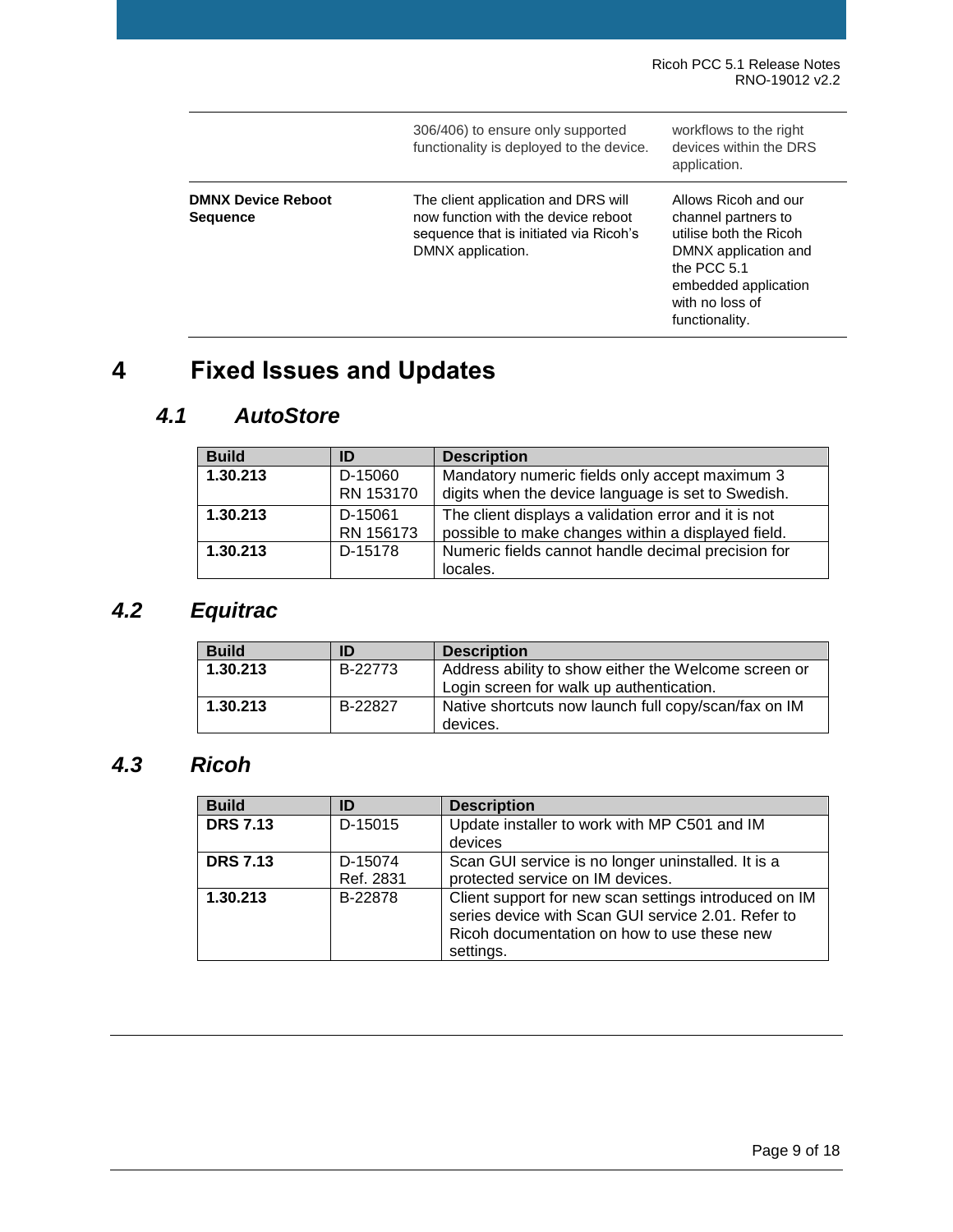#### <span id="page-9-0"></span>*4.4 DRS*

| <b>Build</b>    | ID      | <b>Description</b>                                   |
|-----------------|---------|------------------------------------------------------|
| <b>DRS 7.13</b> | B-22625 | No longer change the SP mode to delete entries from  |
|                 |         | the address book when full.                          |
| <b>DRS 7.13</b> | B-22838 | Do not remove Scan GUI service from devices on       |
|                 |         | uninstall                                            |
| <b>DRS 7.13</b> | B-22839 | Address ability to show either the welcome screen or |
|                 |         | login screen for walk up authentication              |

# <span id="page-9-1"></span>**5 Previously Released Fixes and Updates**

## <span id="page-9-2"></span>*5.1 AutoStore*

| <b>Build</b> | ID                                                 | <b>Description</b>                                                                                                            |
|--------------|----------------------------------------------------|-------------------------------------------------------------------------------------------------------------------------------|
| 1.30.199     | SR: 181012-000136<br>EQ: B-22234                   | Scan form field values can now be updated<br>following the completion of an AutoStore scan.                                   |
| 1.30.199     | SR: 180928-000440;<br>181108-000180<br>EQ: D-13849 | Enabling TLS 1.2 on the AutoStore server<br>resulted in random generation of 0 KB PDF<br>files.                               |
| 1.30.199     | SR: 180926-000338;<br>181128-000744<br>EQ: D-15847 | Scans were not completed after immediately<br>pressing the Scan button if a required field was<br>present in a scan workflow. |

# <span id="page-9-3"></span>*5.2 Equitrac*

| <b>Build</b> | ID                 | <b>Description</b>                                                                                                                                                                                                                              |
|--------------|--------------------|-------------------------------------------------------------------------------------------------------------------------------------------------------------------------------------------------------------------------------------------------|
| 1.30.184     | N/A                | Very rapid, repeated pressing of the Platform Check Status<br>button can result in the application displaying the "Unfortunately,<br>Embedded for Ricoh Smart Operation Panel has<br>stopped" dialog, prompting a restart and recovery process. |
| 1.30.184     | D-02699            | If the connection to the DCE1 is lost and a user tries to start<br>scanning, the warning messages disappear before they can be<br>read.                                                                                                         |
| 1.30.184     | D-05136<br>D-05140 | Launcher screen - clicking Stop button after selecting Launcher<br>shortcut takes user to blank screen.                                                                                                                                         |
| 1.30.184     | D-05430<br>D-05433 | SharePoint: Not possible to select subfolders. Navigation<br>between folders will cause "Error while validating prompts".                                                                                                                       |
| 1.30.184     | D-05452            | Workflows become unresponsive when device times out; not<br>able to login.                                                                                                                                                                      |
| 1.30.184     | D-05461            | Intermittently, changing the language does not fully take effect<br>immediately                                                                                                                                                                 |

© 2019 Kofax. All rights reserved.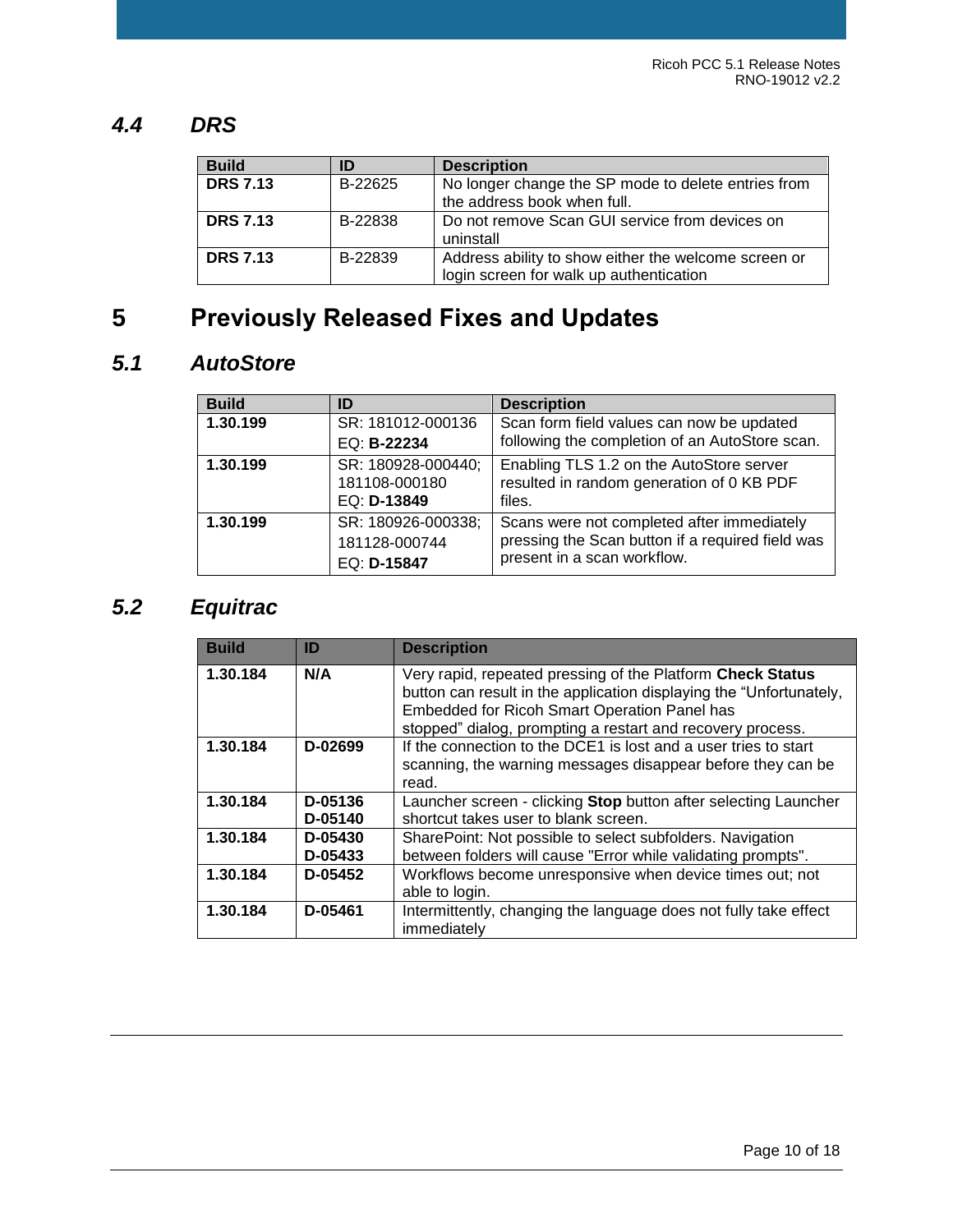| <b>Build</b> | ID      | <b>Description</b>                                             |  |
|--------------|---------|----------------------------------------------------------------|--|
| 1.30.184     | D-11487 | Upon performing Install with Equitrac and AutoStore            |  |
|              |         | (Authentication ON) through DRS, the install is successful but |  |
|              |         | the message "Failed to get Equitrac workflows" is displayed on |  |
|              |         | the Welcome Screen and Quick shortcuts are not visible.        |  |
|              |         | Also applicable with AutoStore deployment.                     |  |
| 1.30.184     | D-12090 | MPC 406 device shows 'Failed to get Equitrac workflows'        |  |
|              |         | following a reboot. Workflows are available after login.       |  |

#### <span id="page-10-0"></span>*5.3 DRS*

| <b>Build</b> | ID      | <b>Description</b>                                                                    |
|--------------|---------|---------------------------------------------------------------------------------------|
| 1.30.184     | D-11944 | User remains logged in when sending a reboot command from<br>DRS with user logged in. |

# <span id="page-10-1"></span>**6 Known Issues**

The following list contains the known issues in this release:

#### <span id="page-10-2"></span>*6.1 AutoStore*

| ID      | <b>Description</b>                                                                                                                                   | <b>Resolution</b>                                 |
|---------|------------------------------------------------------------------------------------------------------------------------------------------------------|---------------------------------------------------|
| D-02337 | Scan Settings: Allow Changes option<br>does not work for [Multi Page] setting.                                                                       | Kofax will consider this in a fu<br>ture release. |
|         | The user can change the multi-page<br>setting even if Allow Changes option is<br>disabled.                                                           |                                                   |
| D-08606 | UX - Scan Settings: The [File Type]<br>settings can be changed in runtime if the<br>Allow Changes option is disabled.                                | Kofax will consider this in a fu<br>ture release. |
| D-08611 | Scan Settings: The Allow Changes<br>option is available for compression<br>level/method.                                                             | Kofax will consider this in a fu<br>ture release. |
| D-15132 | In AutoStore, when login with user that<br>has restricted form and public forms -<br>user cannot see the restricted forms, only<br>the public forms. | Kofax will consider this in a fu<br>ture release. |

## <span id="page-10-3"></span>*6.2 Equitrac*

| ID<br><b>Description</b> | <b>Resolution</b> |
|--------------------------|-------------------|
|--------------------------|-------------------|

© 2019 Kofax. All rights reserved.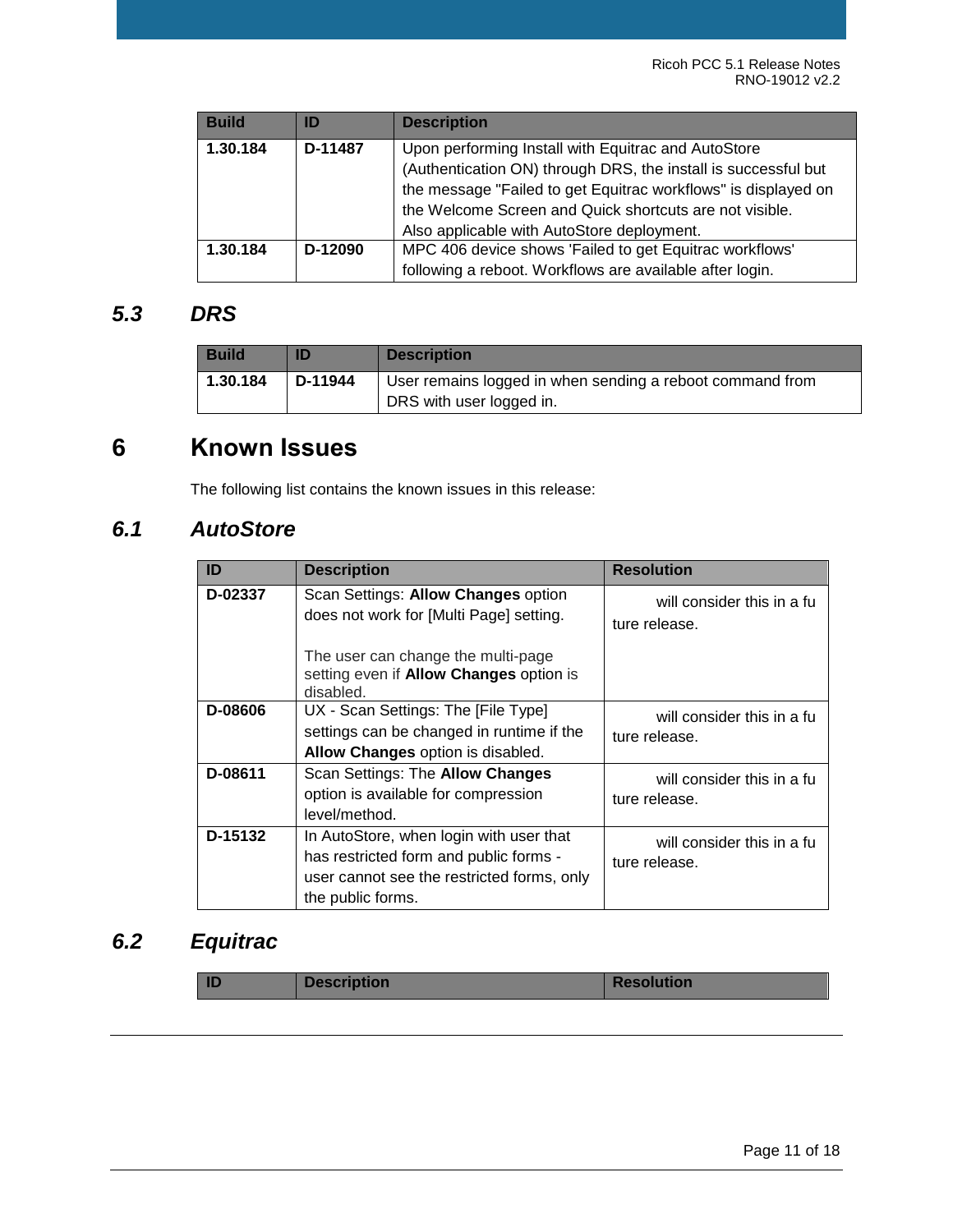| D-05176<br>D-09703              | After install or reboot the device is in<br>Restricted mode preventing login until the<br>Home Key/System Home is selected.                                                                                                 | Kofax will continue to<br>investigate this issue with<br>Ricoh.                                                                                                                                                                                                                                                                                                                            |
|---------------------------------|-----------------------------------------------------------------------------------------------------------------------------------------------------------------------------------------------------------------------------|--------------------------------------------------------------------------------------------------------------------------------------------------------------------------------------------------------------------------------------------------------------------------------------------------------------------------------------------------------------------------------------------|
| D-05178<br>D-12497<br>Ref. 4799 | Clicking Stop at Welcome screen takes<br>UI into restricted mode.                                                                                                                                                           | Workaround:<br>1. Dismiss the Welcome<br>screen by clicking the<br>hamburger menu and<br>selecting Administration<br>from the drop-down list.<br>2. Click the Continue<br><b>Printing</b> button to exit access<br>restricted mode. The Login<br>button is now visible at the<br>top right corner of the Ricoh<br>panel and the user is able to<br>login.<br>Kofax will consider this in a |
| D-10261                         | If Equitrac DCE offline server settings are<br>updated in System Manager, changes<br>may take up to 12 hours to take effect.                                                                                                | future release.<br>Workaround: Restart the<br>DCE.<br>Kofax will consider this in a                                                                                                                                                                                                                                                                                                        |
| D-10732                         | The order of customized workflows is<br>changed if default workflow is not<br>available.<br>The relative order of customized Workflow<br>buttons may change in Quick Shortcuts if<br>the default workflow is not available. | future release.<br>Kofax will consider this in a<br>future release.                                                                                                                                                                                                                                                                                                                        |
| D-11872                         | Scan Settings: DPI setting button<br>unresponsive on first selection.<br>On an MPC 306/406 device, in Scan GUI,<br>the DPI setting button is unresponsive on<br>first selection.                                            | Workaround: The user needs<br>to exit the Change Scan<br>Settings screen and then re-<br>enter to select DPI setting(s).<br>Kofax will continue to<br>investigate this issue with<br>Ricoh.                                                                                                                                                                                                |
| D-12269                         | Web pages printed out from device<br>browser are not shown in Equitrac<br>reports.                                                                                                                                          | Kofax will consider this in a<br>future release.                                                                                                                                                                                                                                                                                                                                           |
| D-12635<br>Ref. 4823            | Unsupported workflows set as Default in<br>System Manager are displayed on SFP<br>device Quick Shortcuts.                                                                                                                   | Kofax will consider this in a<br>future release.                                                                                                                                                                                                                                                                                                                                           |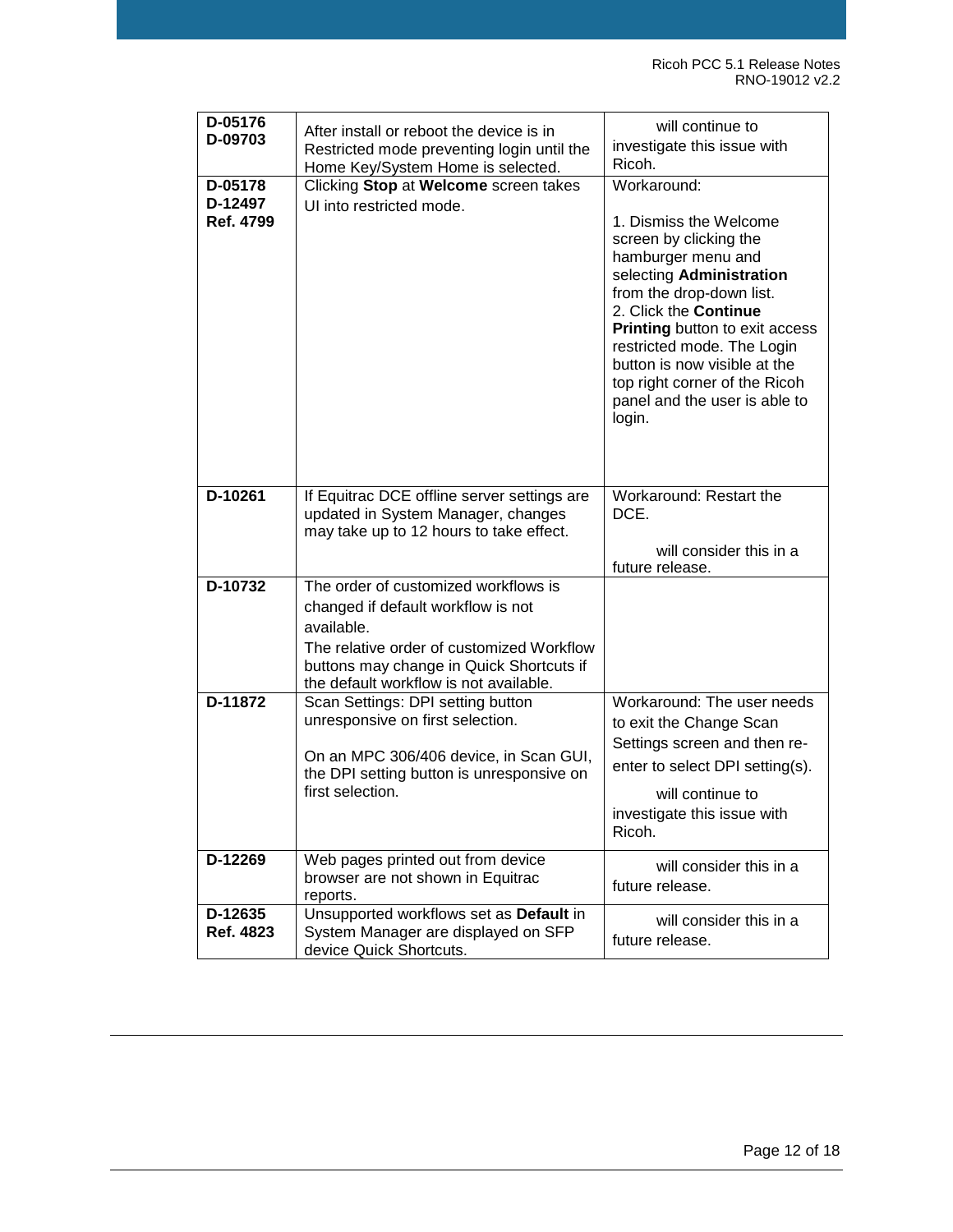| D-13162 | On MP C306 devices, when a scan<br>workflow is using a monochrome mixed<br>color mode, monochrome lineart is<br>displayed.                            | Kofax will consider this in a<br>future release.                                                                                                                          |
|---------|-------------------------------------------------------------------------------------------------------------------------------------------------------|---------------------------------------------------------------------------------------------------------------------------------------------------------------------------|
| D-15094 | Devices without fax hardware still show<br>active Native Fax link, if configured.                                                                     | Kofax will consider this in a<br>future release. You can<br>configure the system to not<br>show fax on those devices. If<br>the Fax application opens,<br>exit out of it. |
| D-15183 | Billing code search window does not auto<br>dismiss under some scenarios.                                                                             | Kofax will consider this in a<br>future release. You can close<br>the window manually.                                                                                    |
| D-15272 | Equitrac FAC exceptions do not work as<br>expected: You can either allow all users<br>access to a function or deny all users<br>access to a function. | Kofax will consider this in a<br>future release.                                                                                                                          |
| D-15405 | Equitrac scan tracking reports total pages<br>scanned even when Delete Blank Pages<br>option is selected.                                             | Kofax considers this as<br>designed.                                                                                                                                      |

# <span id="page-12-0"></span>*6.3 Ricoh*

| ID      | <b>Description</b>                                                                                                                                                                                   | <b>Resolution</b>                                                                                                        |
|---------|------------------------------------------------------------------------------------------------------------------------------------------------------------------------------------------------------|--------------------------------------------------------------------------------------------------------------------------|
| N/A     | If you are using a 306/406 MFP<br>device, you cannot deploy the Full<br>Native Copy, Fax, and Scan<br>Applications to Kofax screens, as the<br>se workflows are not applicable to the<br>se devices. | Quick Copy, Fax, and Scan<br>Applications are supported on<br>306/406 MFP devices.                                       |
| D-08909 | Auto reset timer does not timeout<br>and return to launcher from the Scan<br>Settings screen.                                                                                                        | Kofax will continue to<br>investigate with Ricoh.                                                                        |
| D-11332 | Scan preview screen - Auto logout<br>timer does not timeout from the Scan<br>Preview screen (see D-11507).                                                                                           | Workaround: Disable scan<br>preview from DRS.                                                                            |
| D-12107 | A blank screen is displayed when<br>pressing the Home key and then<br>Logout while the device has a paper<br>jam during a Copy or Scan job.                                                          | Workaround: This can be<br>recovered by pressing <b>Back</b><br>or Home key again which will<br>bring back the Launcher. |

© 2019 Kofax. All rights reserved.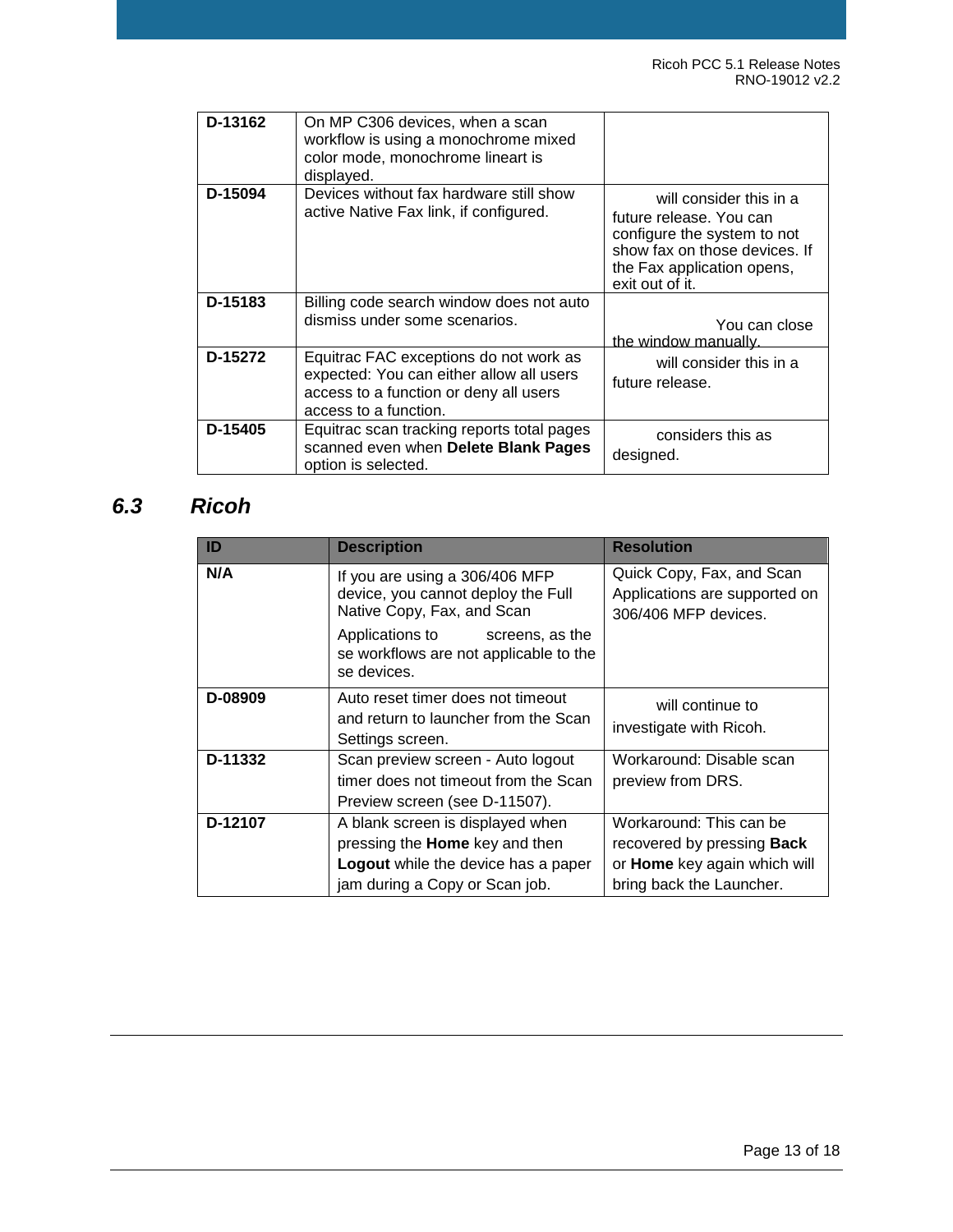| ID                   | <b>Description</b>                                                                                                                                                                                                           | <b>Resolution</b>                                                                                                                                                                                                                                                                                                                                                        |
|----------------------|------------------------------------------------------------------------------------------------------------------------------------------------------------------------------------------------------------------------------|--------------------------------------------------------------------------------------------------------------------------------------------------------------------------------------------------------------------------------------------------------------------------------------------------------------------------------------------------------------------------|
| D-12212<br>Ref. 4739 | When selecting the Administration<br>option on the hamburger menu of<br>Kofax Unified Client for Ricoh<br>Smart Operation Panel 1.1 client<br>screen, a blank screen may be<br>displayed if the Home key is set to<br>Kofax. | Workaround: To continue,<br>choose one of the following<br>options:<br>Press the System Home<br>$\bullet$<br>button to access the<br>Ricoh Home screen.<br>Press the Login button to<br>$\bullet$<br>display the Welcome<br>screen.<br>Wait for the auto reset<br>timer to display Welcome<br>screen.<br>Kofax will consider this<br>enhancement in a future<br>release. |
| D-12271<br>Ref. 4752 | Use of Ricoh device native <b>Function</b><br>Keys is currently not supported.                                                                                                                                               | Kofax will consider this in a<br>future release.                                                                                                                                                                                                                                                                                                                         |
| D-12290              | During scanning, the Recall Setting<br>History does not work.                                                                                                                                                                | Kofax will continue to<br>investigate this issue with<br>Ricoh.                                                                                                                                                                                                                                                                                                          |
| D-12534<br>Ref. 4814 | If an error occurs on the device, the<br>auto-logout and the auto-rest timers<br>will not work until you clear the error                                                                                                     | Workaround: Press the Stop<br>button.<br>Kofax can continue<br>reviewing this with RCL post-<br>verification.                                                                                                                                                                                                                                                            |
| D-12659<br>Ref. 4825 | At times, the device might display the<br>following message: "Unfortunately,<br>Copy has stopped."                                                                                                                           | This issue will be fixed in a<br>future firmware update.                                                                                                                                                                                                                                                                                                                 |
| D-13060              | On the Scan Settings screen, some<br>of the text might overlap.                                                                                                                                                              | Kofax will continue to<br>investigate this issue with<br>Ricoh.                                                                                                                                                                                                                                                                                                          |
| D-13078              | During a batch scan, after<br>approximately 1500 pages, the<br>following error message is displayed:<br>"Exceeded max data size per file.<br>Cannot scan. The scanned data will<br>be deleted."                              | Kofax will continue to<br>investigate this issue with<br>Ricoh.                                                                                                                                                                                                                                                                                                          |
| D-15224<br>Ref. 2833 | During install, the device becomes<br>unresponsive while showing a modal<br>message.                                                                                                                                         | Reboot using DRS reboot<br>may recover the device. If<br>that fails, use the hard power<br>button.                                                                                                                                                                                                                                                                       |

Kofax is a trademark of Kofax, Inc., registered in the U.S. and/or other countries. All other trademarks are the property of their resp ective owners. No part of this publication may be reproduced, stored, or transmitted in any form without the prior written permission of Kofax.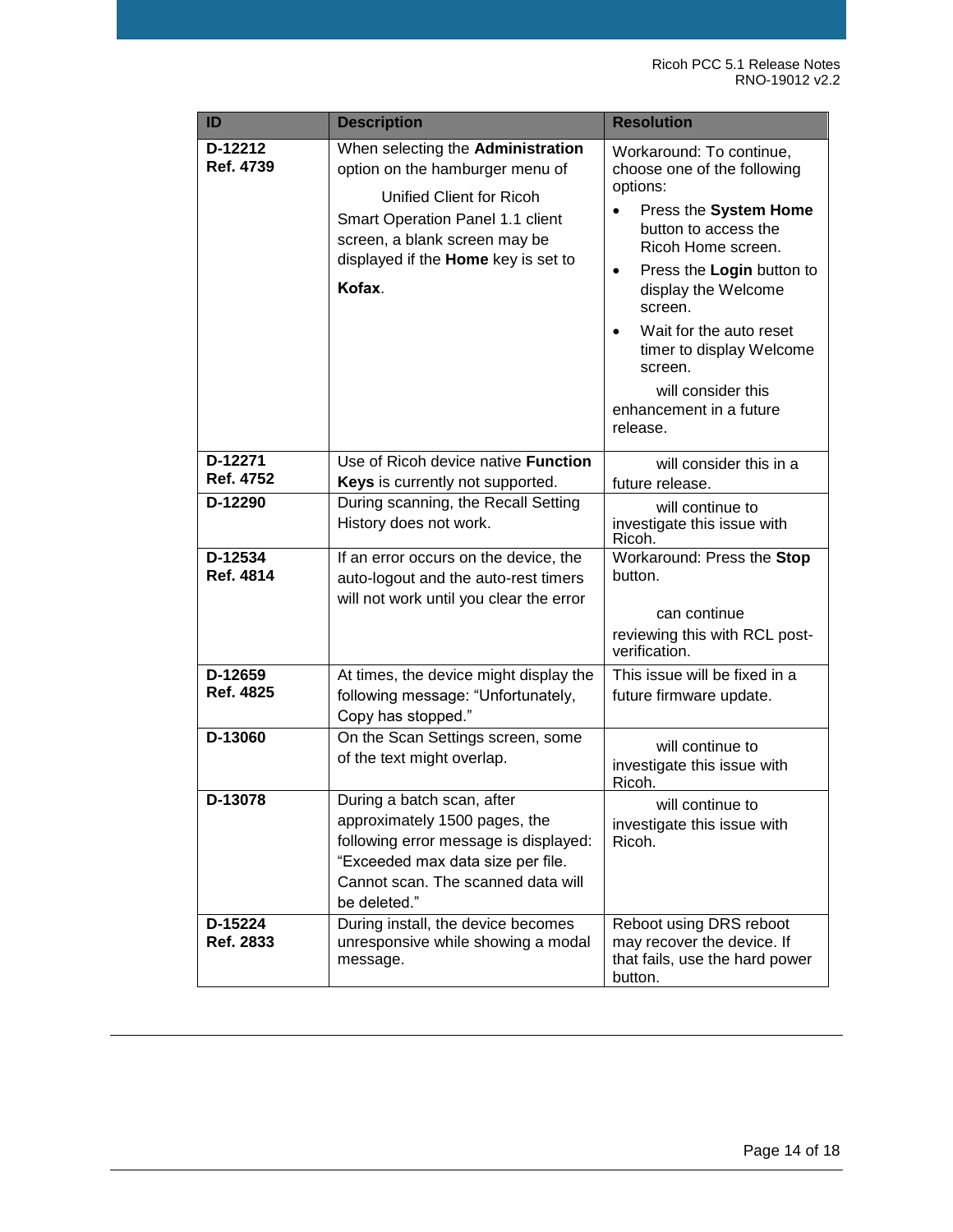| ID                  | <b>Description</b>                                                                                                                                                                         | <b>Resolution</b>                             |
|---------------------|--------------------------------------------------------------------------------------------------------------------------------------------------------------------------------------------|-----------------------------------------------|
| D-15347<br>Ref.2852 | If Scan Preview is the screen owner,<br>CAC will logout and lock the device.<br>It is not possible to go to the home<br>screen to cancel the preview session<br>and a restart is required. | Workaround: Disable scan<br>preview from DRS. |

#### <span id="page-14-0"></span>*6.4 DRS*

| ID                   | <b>Description</b>                                                                                                                                                                                       | <b>Resolution</b>                                   |
|----------------------|----------------------------------------------------------------------------------------------------------------------------------------------------------------------------------------------------------|-----------------------------------------------------|
| D-11694              | Order of fields upon adding an application<br>are different between upgrade and new<br>install.<br>The ordering of fields in the Application<br>and Device Details is not preserved<br>during an update. | Kofax will consider this in a<br>future release.    |
| D-11695              | The order of actions is off from upgrade<br>compared to new install.<br>The ordering of Device Actions is not<br>preserved during an update.                                                             | Kofax will consider this in a full<br>ture release. |
| D-12213<br>Ref. 4738 | Home Key Assignment Mode set to UI<br><b>Change Mode</b> which puts the Ricoh<br>Home Key in the top left corner of the<br>panel is not currently supported.                                             | Kofax will consider this in a fu<br>ture release.   |

# <span id="page-14-1"></span>**7 Notes**

- Logging in as the administrator from User Tools reverts to the Launcher main screen. The administrator must access the System Home page/User Tools one more time.
- Pressing the **Home** key while a Scan is in progress no longer cancels the Scan. To cancel the scan, the user must press the **Stop** button and cancel the scan job from the Ricoh Job listing or fix the error condition and complete or cancel the job.
- SFP devices limitation: The Billing Code at login for Equitrac is still displayed on client (at login) if set on the server, but will not be used for tracking any activity, as SFP devices do not support copy, fax or scan functionalities. This setting cannot be set per device as it is set globally on the server.
- Configuring and using [DRS for a Common Access Card \(CAC\) device](#page-17-0) (version 4.0.5): For [more in](#page-17-0)formation, see *Configuring and using DRS for a Common Access Card (CAC) device*.
- Native workflows show up on SFPs with workflow set to default quick shortcut. When Native workflows are set as Default in System manager, they are not filtered from Quick Shortcuts.
- Print and Scan transactions performed using Ricoh cloud apps are not tracked using the PCC 5.1 client as this is not a supported configuration.
- Sync Workflow customization and Sync Assets actions are not supported if Authentication

#### © 2019 Kofax. All rights reserved.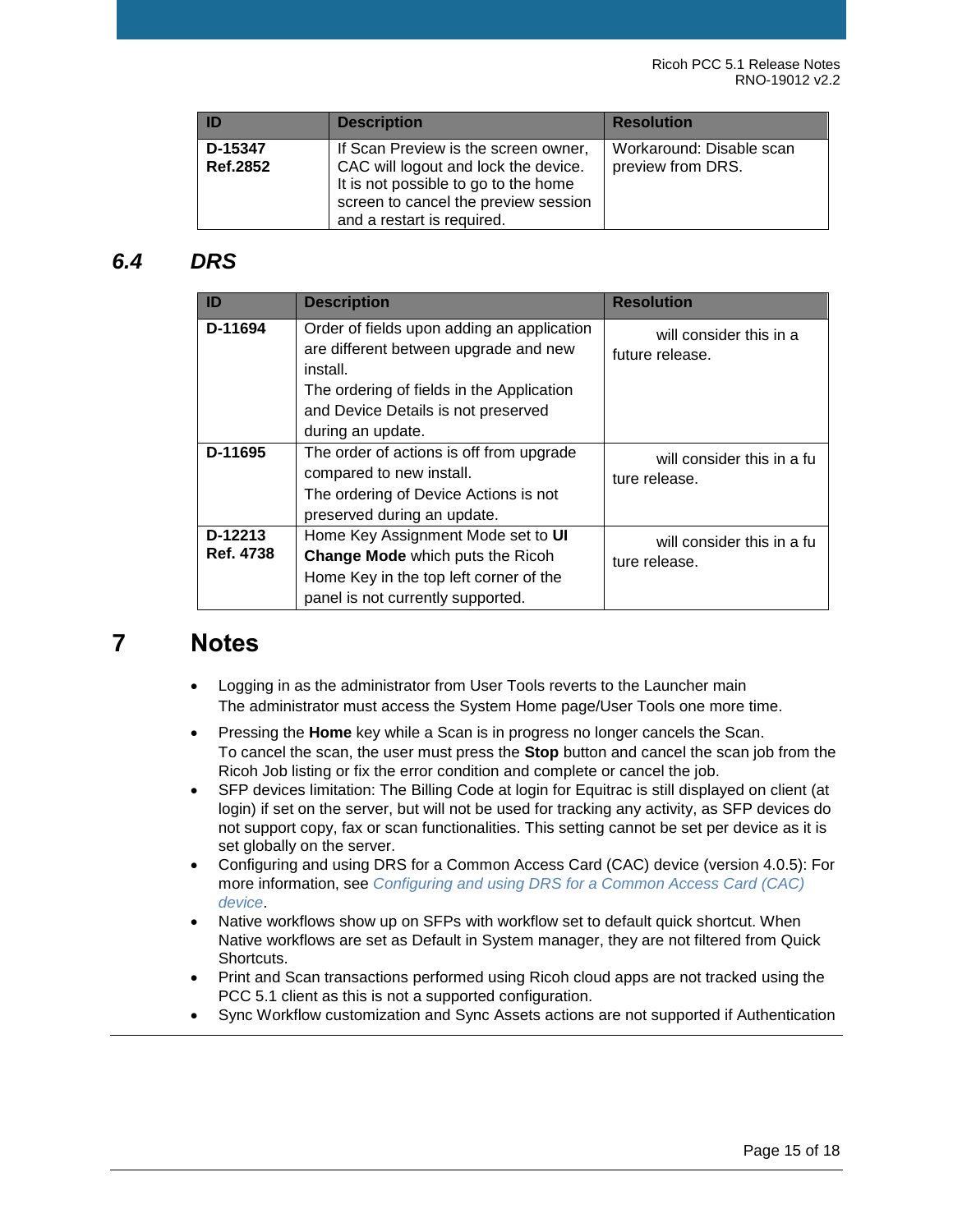is set to **False**.

- AutoStore: Workflow customization is not supported in AutoStore only deployment. Customized workflows are not displayed on Launcher for AutoStore only installation.
- The card reader may not be attached to the USB port on the body of the printer.
- Some scanning options are different between the MP C306z / MP 406z models and other supported models due to a different Ricoh Scan GUI Service.
- In this release, the Session Summary Screen is not available.

# <span id="page-15-0"></span>**8 Installation Requirements**

#### <span id="page-15-1"></span>*8.1 Supported Ricoh MFPs*

Please review the supported model matrix for updates when new models are released: [https://nuanceimaging.custhelp.com/app/imaging/supported\\_devices?mfr=7.](https://nuanceimaging.custhelp.com/app/imaging/supported_devices?mfr=7)

#### <span id="page-15-2"></span>*8.2 Ricoh Firmware*

This client supports Ricoh firmware M2a\_System version (Smart Operation Panel firmware) v1.26 or later. Note: IM series devices may require M2a\_System version 1.06.1 or later.

#### <span id="page-15-3"></span>*8.3 PCC 5.1 version*

For client upgrade only, perform the following:

- 1. Upload a new client installation package. Refer to *Configure Device Registration Service*  section in the deployment guides listed below.
- 2. Perform a Quick Install. Refer to *Ricoh PCC 5.1 Actions Reference* section in the deployment guides listed below.

Deployment guides available:

- The *Unified for Ricoh PCC5.1 Equitrac Deployment Guide*
- The *Unified for Ricoh PCC5.1 Equitrac and AutoStore Deployment Guide*.

Note: When installing into a new deployment, ensure to deploy using the Full Install method.

#### <span id="page-15-4"></span>*8.4 Supported Servers*

- Equitrac Office / Express 5.7 with latest hotfixes (including EQ57-HF-353803-CAS or later)
- Equitrac Office / Express 5.6 with latest hotfixes (including EQ56-HF-334058-DCE or later and EQ56-HF-353790-CAS or later)
- AutoStore 7 SP5 or later
- DRS 7.13 or later

This client is unified and can support multiple product servers individually or simultaneously.

© 2019 Kofax. All rights reserved.

Kofax is a trademark of Kofax, Inc., registered in the U.S. and/or other countries. All other trademarks are the property of their resp ective owners. No part of this publication may be reproduced, stored, or transmitted in any form without the prior written permission of Kofax.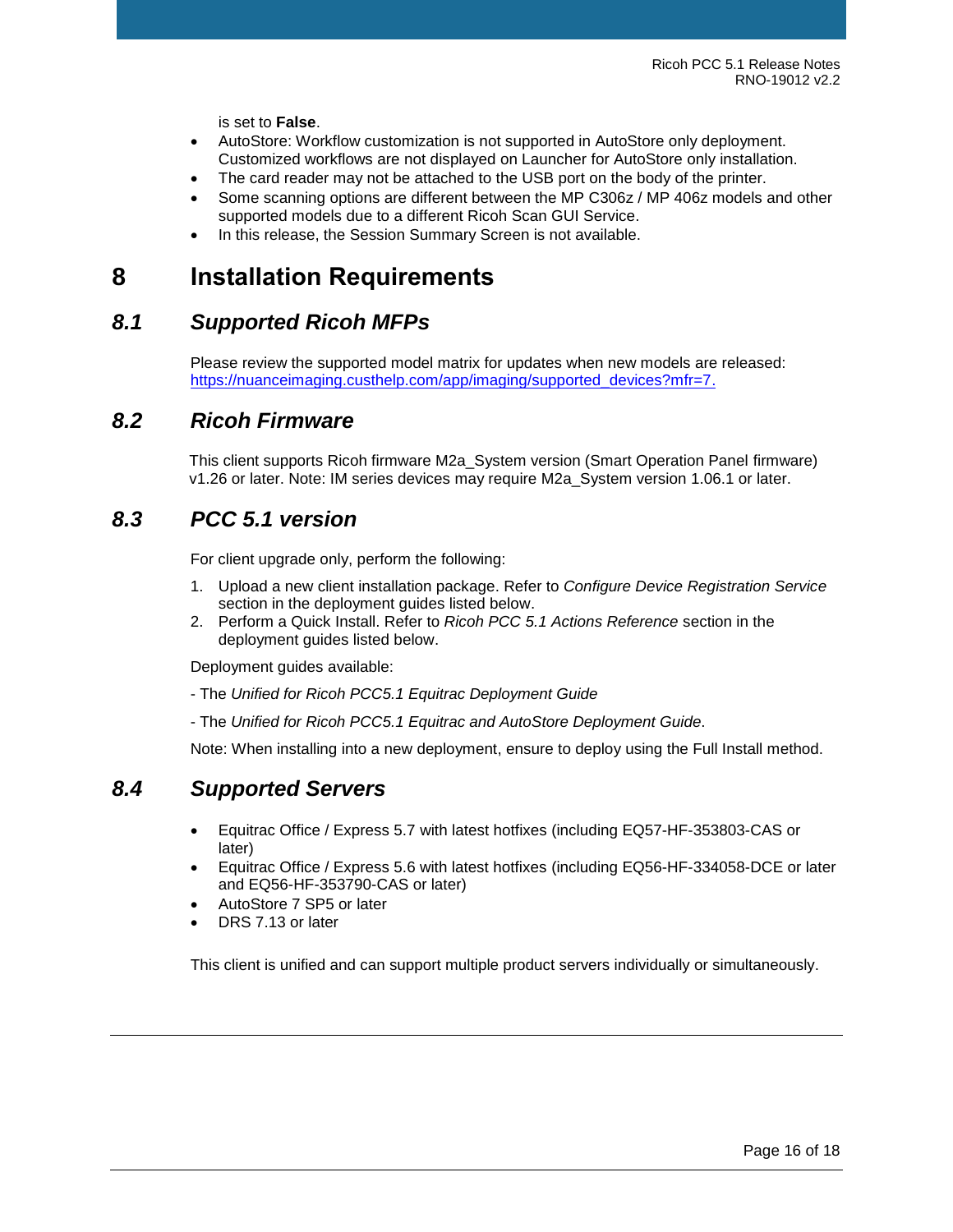The client can act as an Authentication Agent or run as a regular application on the Smart Operation Panel.

**At this time, we recommend that you do not set the client as the Priority Application for any deployment configurations.**

| <b>Scenario</b>               | EO/EE | <b>AutoStore</b> | <b>Authentication Agent</b> |
|-------------------------------|-------|------------------|-----------------------------|
| Equitrac standalone           | Yes   |                  | Yes                         |
| Equitrac standalone - CAC     | Yes   |                  | No                          |
| AutoStore standalone (no      |       | Yes              | <b>No</b>                   |
| device locking)               |       |                  |                             |
| <b>Equitrac and AutoStore</b> | Yes   | Yes              | Yes                         |
| Equitrac and AutoStore - CAC  | Yes   | Yes              | No                          |

# <span id="page-16-0"></span>**9 Third-Party Application Dependencies**

- $CAC 4.1.2 54$
- $AAA 2.0.3$
- $RXOP 3.7.3$
- Scan GUI Service:
	- o SmartScanEx 1.06 (used for MP devices except for MP C306/C406 and SFP devices)
	- o SimpleScanEx 1.03.00 (used only for MP C306/C406 model devices)
	- o IM devices come preinstalled with Scan GUI service 2.01.

# <span id="page-16-1"></span>**10 Supported DRS Releases**

From DRS 7.12, support for PCC 5.0 has been discontinued. This means that if a user with PCC 5.0 wants to upgrade from previous DRS to DRS 7.13, they must also upgrade their PCC client from 5.0 to 5.1.

For more information on how to upgrade from PCC 5.0 to PCC 5.1, see *[Best Practices](#page-17-3)*.

| <b>DRS</b> version | PCC 5.1 (versions<br>1.30.184, 1.30.199 and<br>1.30.213) | PCC 5.0 (version<br>1.14.525 | PCC 5.0 (version<br>1.14.342 |
|--------------------|----------------------------------------------------------|------------------------------|------------------------------|
| $7.13$ (**)        | Yes                                                      | No                           | No                           |
| 7.12               | Yes                                                      | No                           | No                           |
| 7.11               | No.                                                      | Yes                          | Yes                          |
| 7.10               | No                                                       | Yes                          | Yes                          |
| 7.9 (patch 2)      | No                                                       | Yes                          | Yes                          |
| 7.9                | No                                                       | No.                          | Yes                          |
| 7.8 $(*)$          | No                                                       | No                           | Yes                          |
| $7.7(*)$           | No                                                       | <b>No</b>                    | Yes                          |
| 7.6                | No                                                       | No                           | Yes                          |

(\*) These DRS builds were not released to market.

(\*\*) For new Ricoh devices, use build 1.30.213

© 2019 Kofax. All rights reserved.